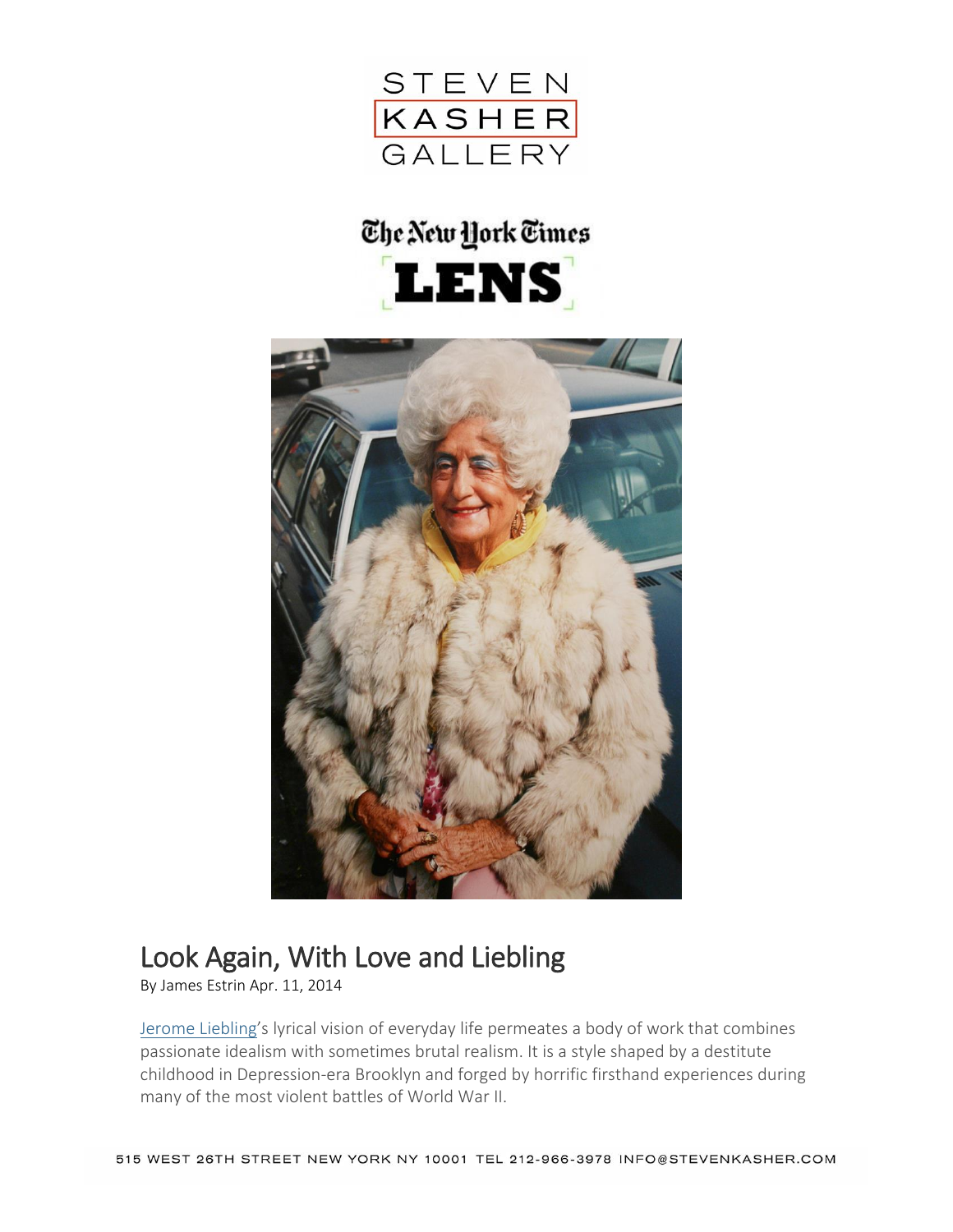

At the core of Mr. Liebling's work, however, was the belief that life has meaning and that every individual has value and dignity. It also reflects his own astonishment about how a poor kid from Brooklyn managed to have a 65-year career pursuing his passion.

"His photos showed people doing the day-to-day things to just survive, that were heroic and really hard," his daughter Rachel said. "Not just for people who were working in the fields but hard for everybody. He wanted to change the perception of who are our icons, who are our gods. He wanted us to look around at the beauty of everyday life, appreciate it and see it. And really look."



There is an opportunity to do just that in "[Jerome Liebling: Matter of Life and Death](http://stevenkasher.com/exhibition/103/press_release/)," at the Steven Kasher Gallery in Manhattan through April 19. Curated by Rachel Liebling, who is also a filmmaker, the show goes beyond his best-known early photos and reveals his more aesthetic and formal concerns, particularly in his later color images.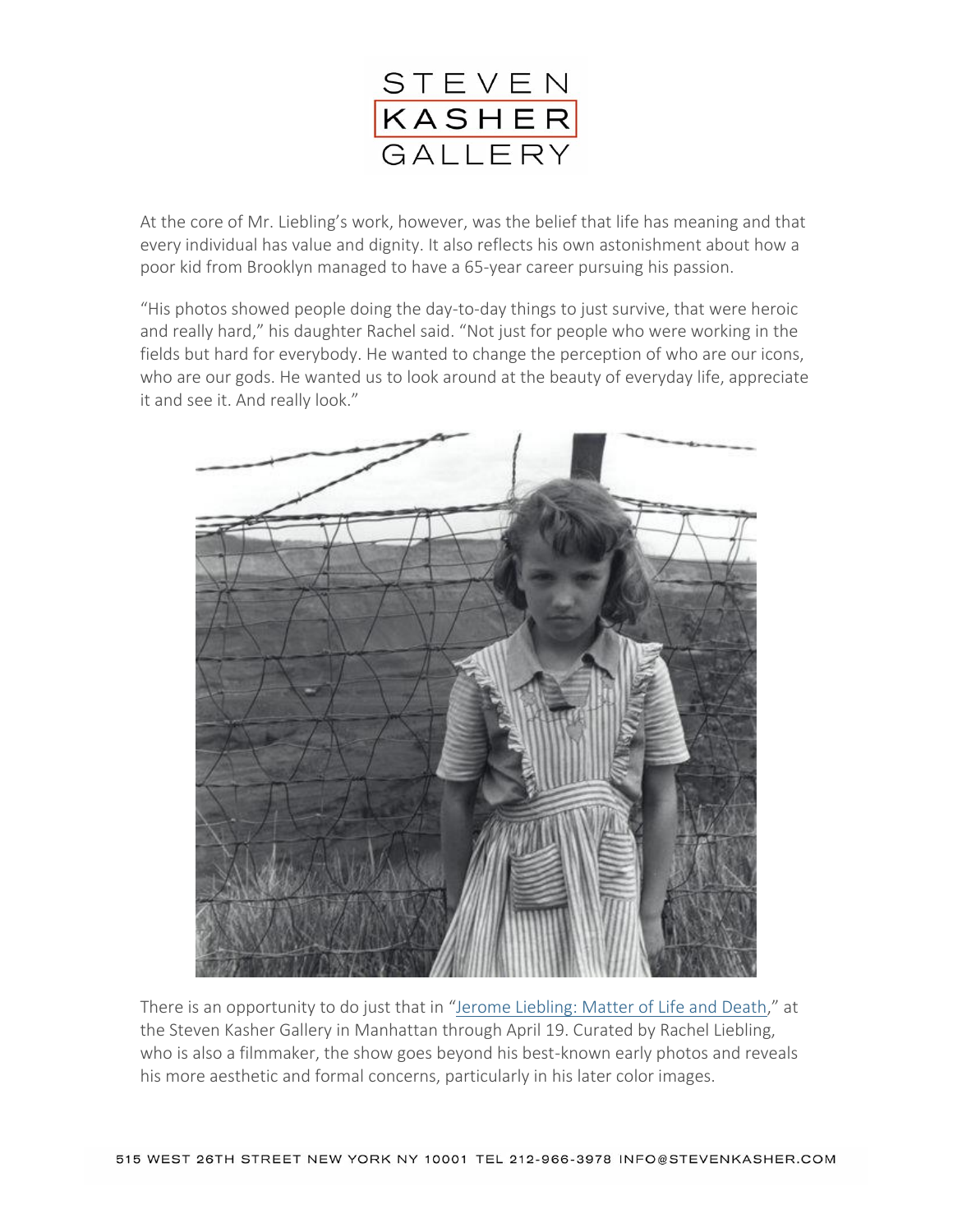

Mr. Liebling, who died in 2011 at the age of 87, had a visceral understanding of the hardships of human existence and fervently desired a just world. Born to poor European immigrants in New York in 1924, he enrolled in Brooklyn College but volunteered for the Army during his freshman year. He fought at D-Day and the Battle of the Bulge as well as in North Africa and Italy.

He served in the glider airborne forces, one of the more dangerous jobs in the Army: He sat in a small, unarmed engineless aircraft that was dragged by a larger plane, released and flown behind enemy lines to gather information and launch surprise attacks.

Many of his fellow gliders died in crashes or were captured, imprisoned or killed by enemy forces. He survived, but the experience colored his view of the world and he became an ardent pacifist.

After the war he returned to Brooklyn College and joined the Photo League, a pioneering social documentary photography movement that included Berenice Abbott, Sid Grossman, Aaron Siskind and Paul Strand. Mr. Liebling showed his work in group exhibitions and served on the league's executive committee. He studied with Mr. Strand and also assisted him in the field.

While he was originally driven by social issues, Rachel Liebling said that over time her father's work went beyond the documentary genre.

"He did continue to want to get at truth, but not as literally," she said. "There were different kinds of truths that could be told. The artistry and the formalism were equally as important as the sense of this is really happening in front of us."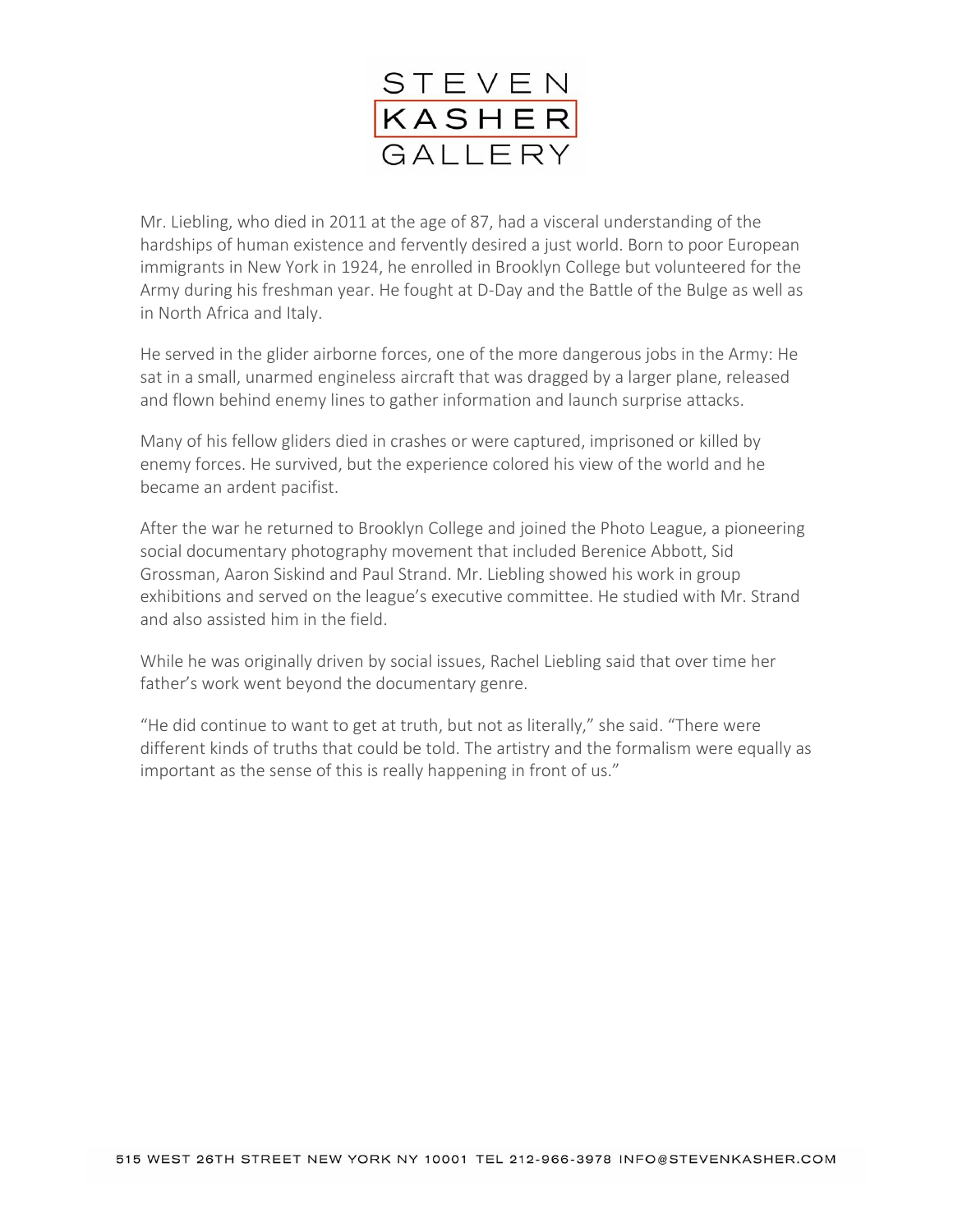



The youngest of his five children, Ms. Liebling was raised mostly by her father as a single parent. She often accompanied him as he photographed during the 1970s and '80s. Yet when her father died, she was surprised at the breadth of the work that he left and was shocked to discover "six decades of work here, all of it is as good as the early photos."

While Mr. Liebling shot continually throughout his life, he also taught photography and film full time. In 1949 he established the photography and film program at the University of Minnesota and applied his aesthetic, honed on the streets of New York, to coal fields, Indian reservations and even a slaughterhouse. He made several award-winning films with Allen Downs, including "Pow Wow," "The Tree Is Dead" and "The Old Men."

He moved to Amherst, Mass., in 1970, taught photography and film at Hampshire College and influenced a generation of filmmakers including Ken Burns, Buddy Squires, Roger Sherman, Karen Goodman and Erica Huggins.

515 WEST 26TH STREET NEW YORK NY 10001 TEL 212-966-3978 INFO@STEVENKASHER.COM